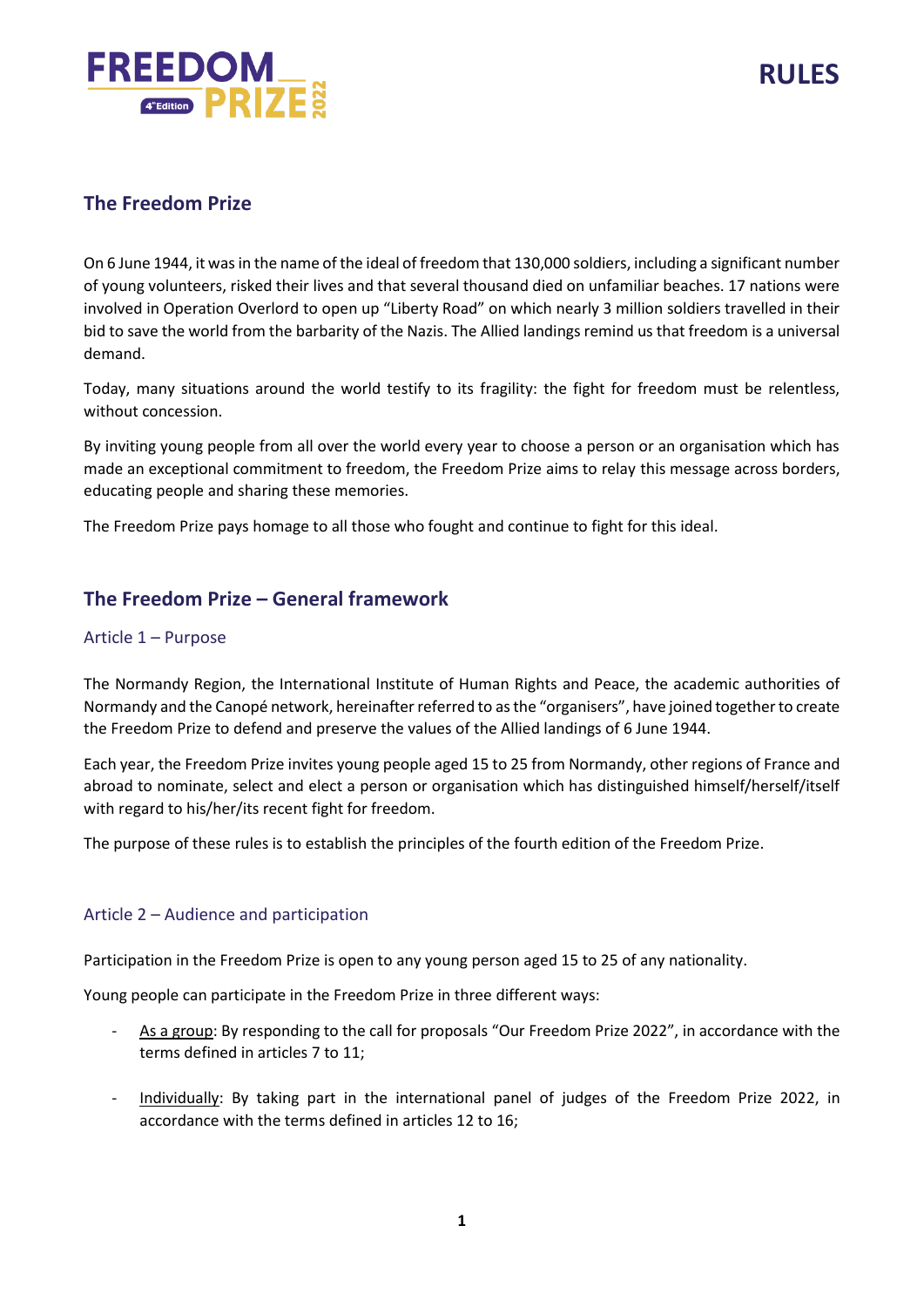



- Online: By voting for one of the people or organisations chosen by the panel of judges, in accordance with the terms defined in articles 17 and 18.

Participating in each of these stages involves a separate, independent process. The same person can participate in these three stages as long as their age allows it.

## Article 3 – The 4 stages of the Freedom Prize 2022

The Freedom Prize 2022 is structured around 4 main stages:

- **1. The call for proposals "Our Freedom Prize 2022":** A group application form must be completed to propose a person or an organisation for the Freedom Prize 2022.
- **2. The deliberations of the Freedom Prize's international panel of judges:**

From the applications received, a selection of three persons or organisations and their fights for freedom is made by an international panel of young people.

**3. The online vote of the Freedom Prize:**

An online vote is accessible around the world, to elect the laureate of the Freedom Prize 2022 from the three persons or organisations selected by the panel of judges.

**4. The award ceremony of the Freedom Prize:**

The Freedom Prize 2022 is awarded during an official event which closes the 2022 edition.

These stages are detailed in the following articles.

#### Article 4 – Timetable of the Freedom Prize 2022

The 2022 edition of the Freedom Prize begins on 18 June 2021 and is organized according to the following timetable:

- **1. The call for proposals "Our Freedom Prize 2022"** is open from 18 June 2021 to 10 January 2022.
- **2. The deliberations of the Freedom Prize's international panel of judges** take place between 7 and 13 February 2022.
- **3. The online vote of the Freedom Prize** is open from 15 March to 25 April 2022.
- **4. The award ceremony of the Freedom Prize** takes place in June 2022.

## Article 5 – Languages

At each stage of the Freedom Prize, the two languages used are French and English. The various materials required to participate in the Freedom Prize are published in these two languages.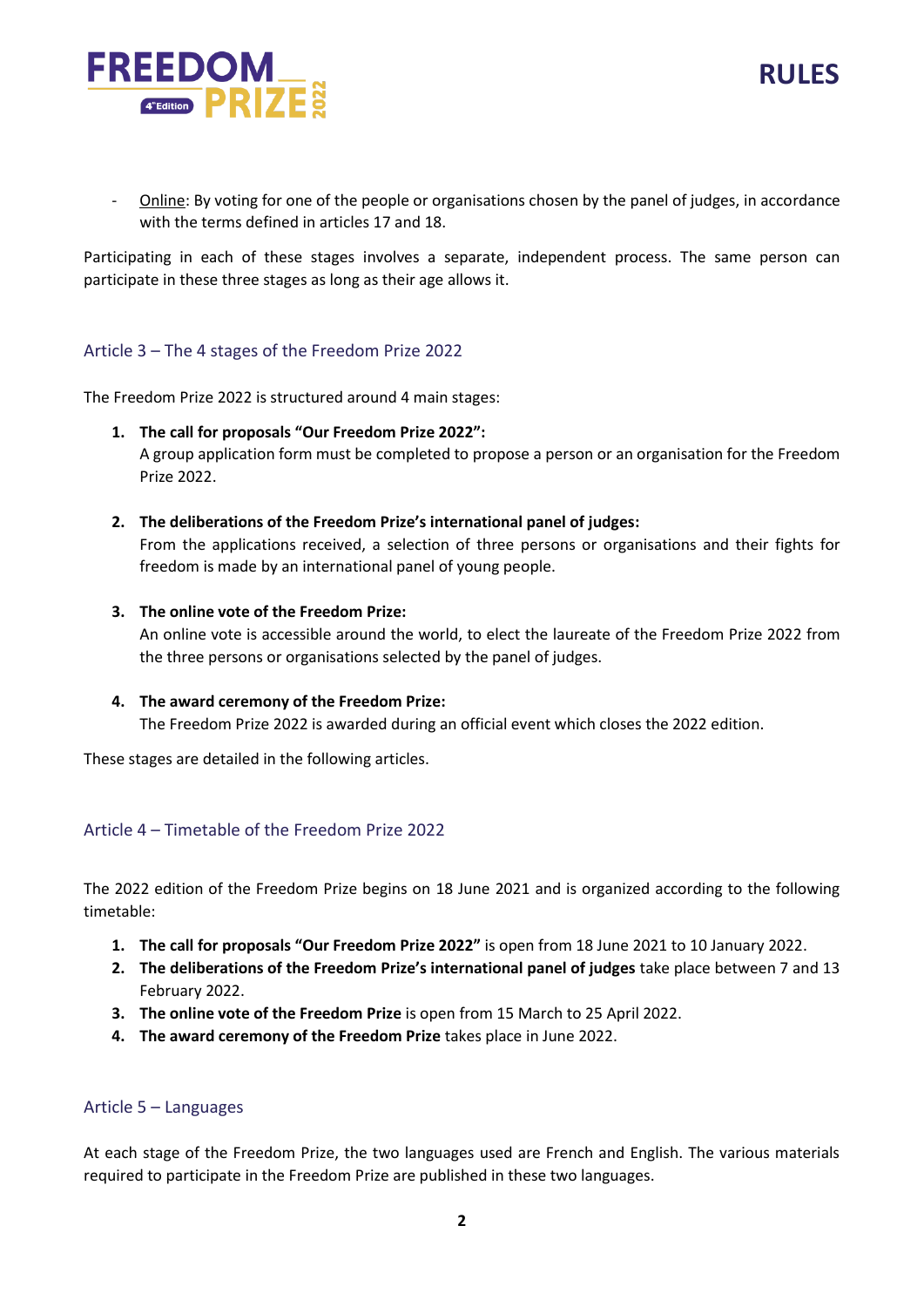

**RULES**

The call for applications and panel application forms must be returned in French or English. Exchanges of information between participants and organisers will be made only in one of these two languages.

#### Article 6 – Irrevocability

From the opening of the call for proposals "Our Freedom Prize 2022" to the announcement of the laureate of the Freedom Prize 2022, all decisions made by the organisers and the panel of judges, along with the results of the online vote, are irrevocable and shall not be subject to appeal.

# **Call for proposals "Our Freedom Prize 2022"**

## Article 7 – Participating groups and adult points of contact

The call for applications "Our Freedom Prize 2022" is open to any group of at least two people aged 15 to 25 when participating.

The group taking part may be attached to a school or training institution, an association or a Non-Governmental Organisation, or it may be acting on its own initiative without being attached to an organisation.

The group must have an adult point of contact. He/she can be a member of the group, if he/she is aged 18 to 25 when participating. The adult is the chosen point of contact between the group and the organisers.

## Article 8 – Call for proposals form

To respond to the call for proposals, each group must complete the form entitled **"Our Freedom Prize 2022".** This form is in three parts:

- **1. "Our group":** detailed presentation of the characteristics of the group responding to the call for proposals;
- **2. "Our Freedom Prize 2022":** presentation of the person or organisation nominated and their fight for freedom, by means of a series of questions requiring information and the presentation of arguments;
- **3. "Panel factsheet":** sheet summarising the various points addressed in the call for proposals form. This is the first document which will be sent to the members of the Freedom Prize's panel of judges. The "Our Freedom Prize 2022" document will only be sent to them if they request it.

Participating groups are encouraged to provide information, to present arguments and to summarise the nature and the context of the proposed fight, the freedom(s) at stake, the action taken, their objectives and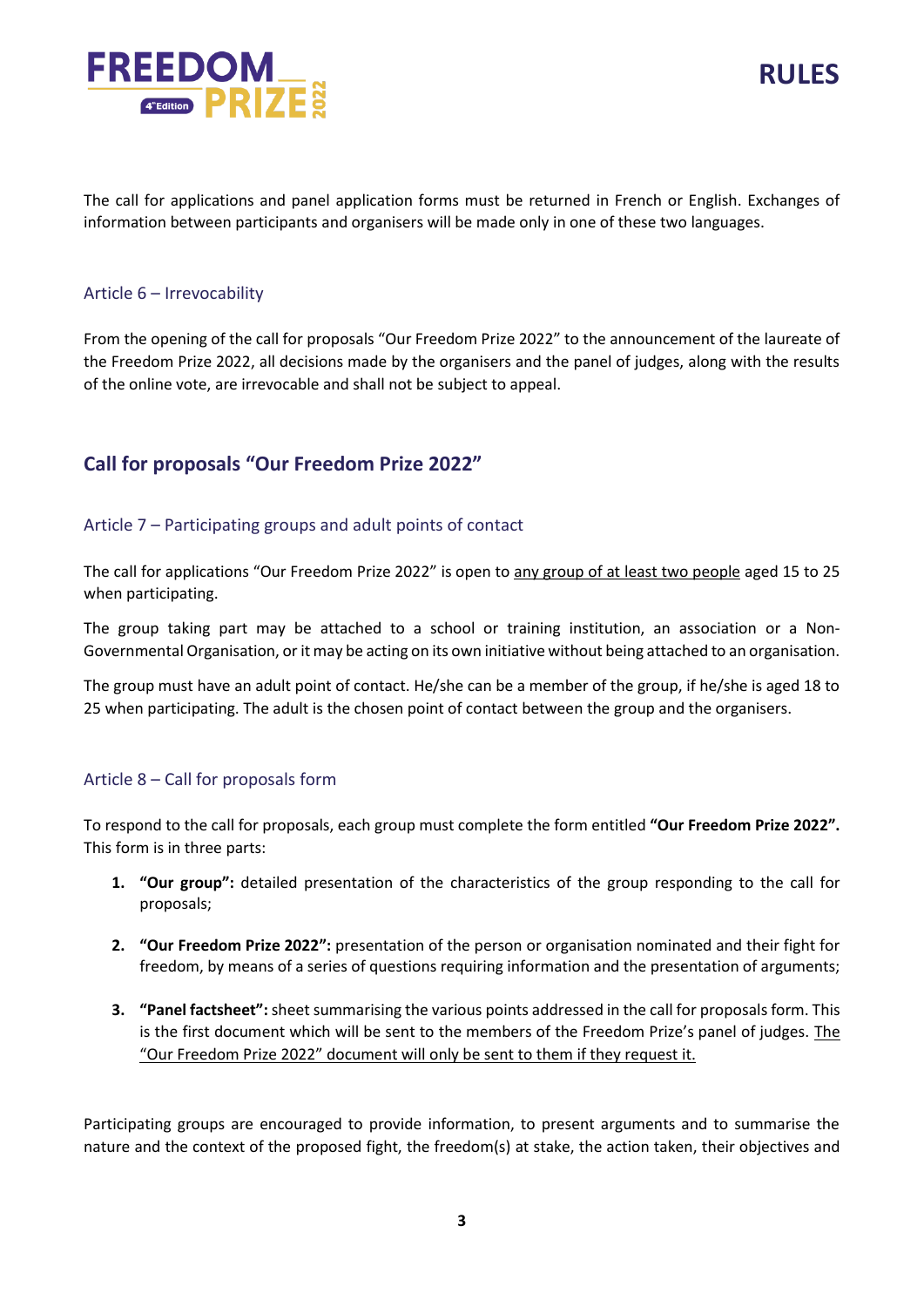

impacts, any difficulties or controversies or even the reasons for choosing this fight for the Freedom Prize 2022.

The organisers recommend that particular attention be paid to the following points:

- The relevance of the fight for freedom;
- The current nature of the fight;
- The impact of the fight in the short, medium and long term.

These points will also be considered during the deliberations of the Freedom Prize's panel of judges.

## Article 9 – Procedure

The **"Our Freedom Prize 2022"** form is available in French and English on the site [prixliberte.normandie.fr](https://normandiepourlapaix.fr/en/presentation-prize) from 18 June 2021. It must be completed online **by 10 January 2022** at 11:59pm (Paris time, France).

In the event of difficulties in completing this form online, a downloadable version is also available on the site [prixliberte.normandie.fr.](https://normandiepourlapaix.fr/en/presentation-prize) A digital version of it must be sent to [prixliberte@normandie.fr](mailto:prixliberte@normandie.fr) **no later than 10 January 2022** at 11:59pm (Paris time, France).

No form will be accepted after this deadline.

This form must be completed as indicated on the document. It can be completed in French or in English.

A group can only complete one form.

Once the form has been confirmed or sent, the adult point of contact entered in the form will receive confirmation of receipt. No modifications can be made once an application has been submitted.

Any form which is incomplete or off-topic or which includes untrue information will not be accepted.

#### Article 10 – Proposed profile

The nominated profile is a natural person or an organisation.

The fight for freedom led by the nominated person or organisation must be recent and include one or more specific initiatives between 2019 and 2022.

The organisers reserve the right to reject a proposal if no information on a concrete action that took place during this period is mentioned in the "Our Freedom Prize 2022" form. This decision is final and is not subject to appeal.

The nominated person or organisation may have won other international awards (such as the Sakharov Prize or the Nobel Peace Prize), but they must not have already won the Freedom Prize.

It is possible to propose a deceased person or a dissolved organisation to the Freedom Prize, as long as their fight involves concrete action between 2019 and 2022.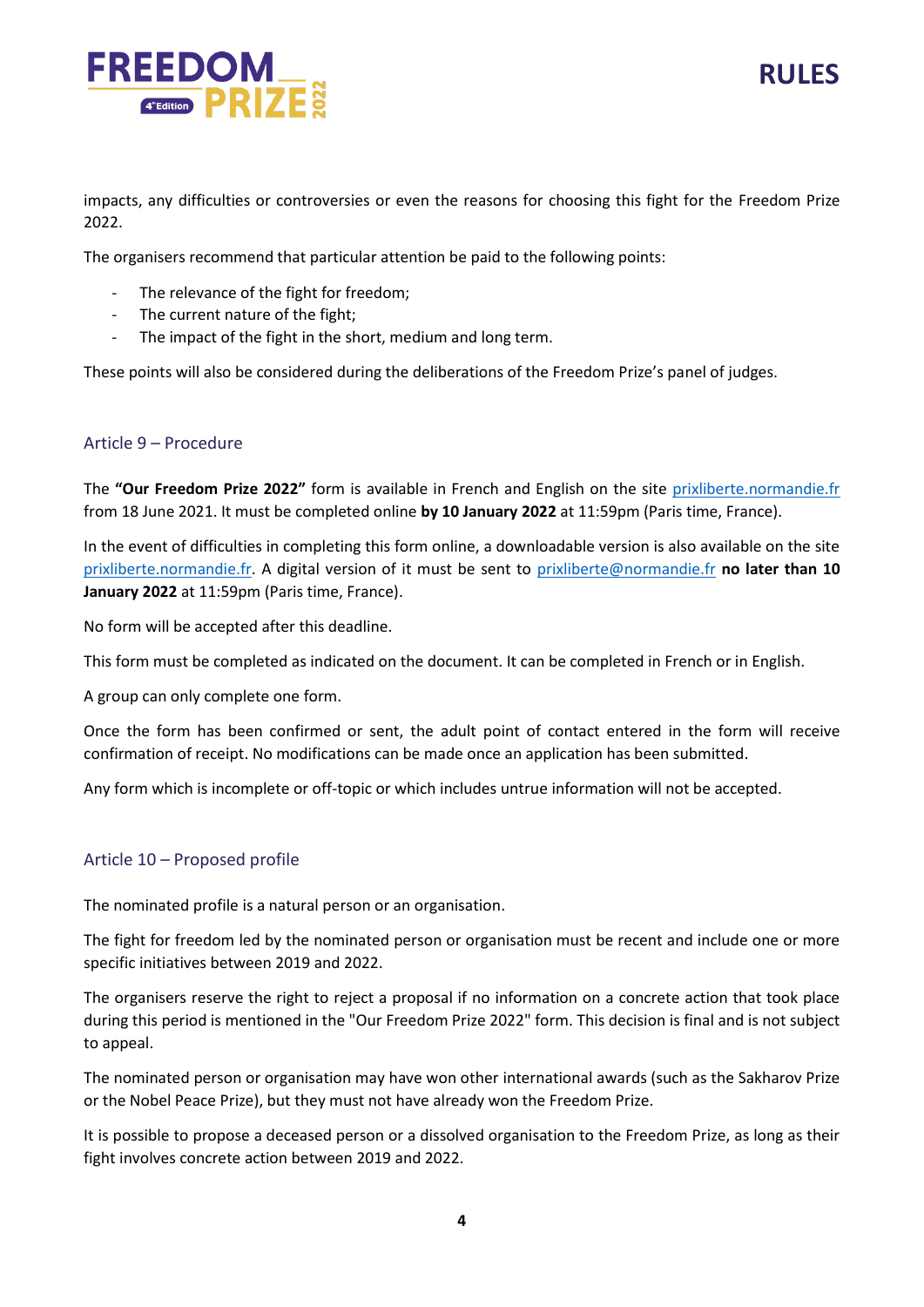

## Article 11 – Fight for freedom

The nominated person's or organisation's fight for freedom must correspond to the purposes and principles of the United Nations, as defined in the preamble and article 1 of chapter 1 of the Charter of the United Nations of 26 June 1945 (presented as an appendix to these rules).

The organisers reserve the right to reject a proposal if they believe that the fight in question does not correspond to the ideals of this text. This decision, which must be based on specific examples, is final and is not subject to appeal.

# **The Freedom Prize 2022's international panel of judges**

## Article 12 – Purpose of the Freedom Prize 2022's international panel of judges

The panel of judges' mission is to identify the three people or organisations whose fights are, for young people, the most representative of a fight for freedom in 2022 among those nominated in the call for proposals "Our Freedom Prize 2022".

The panel's decision is final and is not subject to appeal.

These three persons or organisations are then subject to an online public vote to choose the laureate of the Freedom Prize 2022, as defined in articles 17 and 18.

#### Article 13 – Make-up of the panel of judges

The panel of judges will be made up of 24 young people aged 15 to 25 on 7 February 2022, representing three different geographical areas (Normandy, other regions in France and elsewhere in the world) and ensuring a diverse range of profiles.

#### Article 14 – Applying to be on the panel of judges and procedure

Any young person aged 15 to 25 on 12 February 2021 of any nationality can apply to be on the international panel of judges of the Freedom Prize. Each application is individual.

It is mandatory to be able to express yourself orally and in writing in French or English (as desired) in order to apply. No other language is used during the various exchanges with the organizers and during the deliberations of the panel of judges.

The application form is available on the website [prixliberte.normandie.fr,](http://www.prixliberte.normandie.fr/) in French and English. It should be completed online and sent with a CV from 1 September 2021 and **no later than 15 November 2021**.

No application will be accepted after this deadline. All applications are final.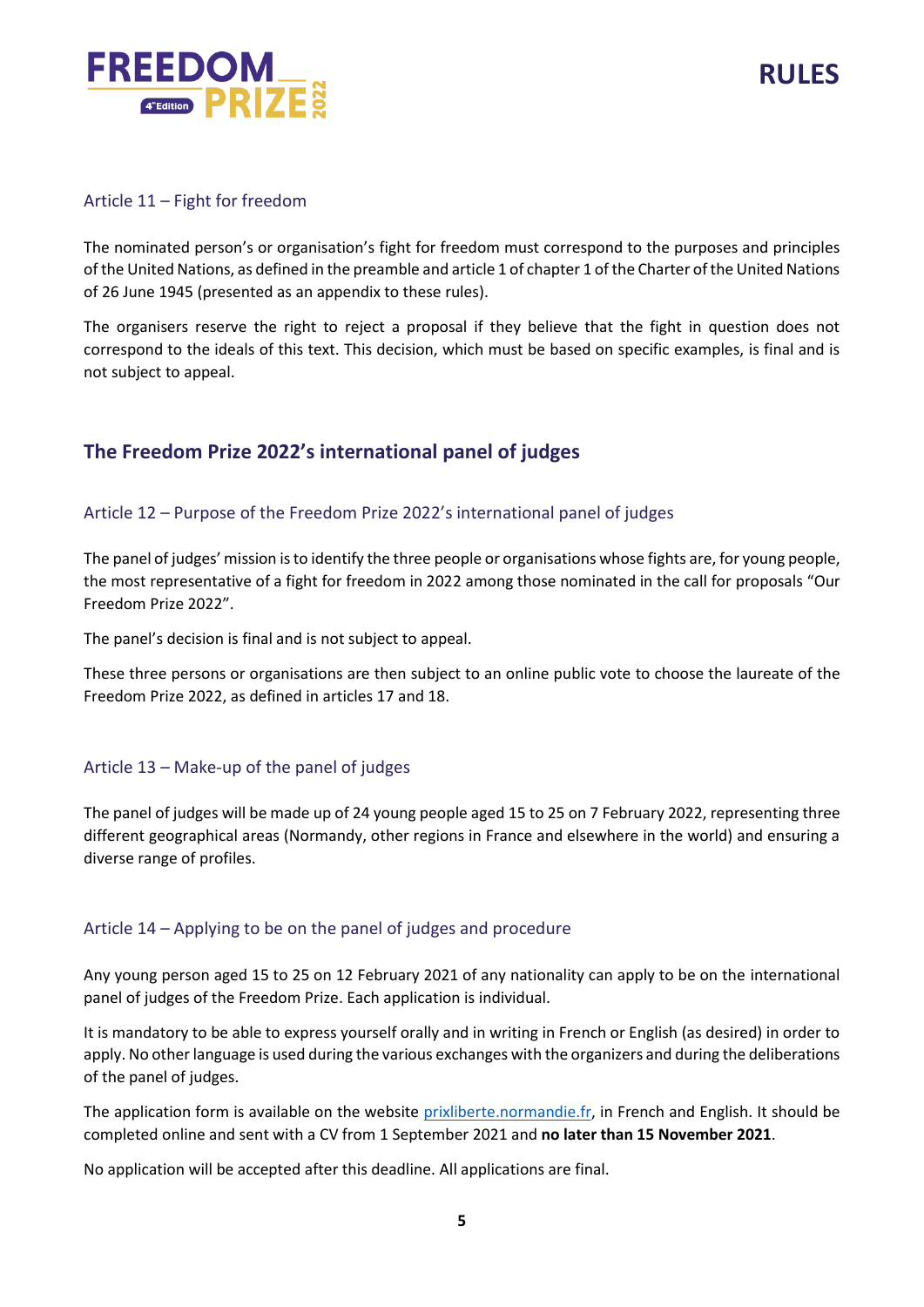

In the event of difficulties in completing this form online, a downloadable version is also available on the site [prixliberte.normandie.fr.](http://www.prixliberte.normandie.fr/) A digital version of it must be sent to [prixliberte@normandie.fr](mailto:prixliberte@normandie.fr) **no later than 15 November 2021**.

This form must be duly completed. An incomplete form will not be accepted.

Once the form has been received by organisers, confirmation of receipt is sent to the candidate.

The organisers will choose the members of the panel of judges, based on the candidates' answers to the various questions on the form and their CVs. Their decision is final and is not subject to appeal.

Members of the panel of judges are chosen in such a way as to ensure the fairest possible representation of age, gender, status and geographical origin.

The organisers reserve the right to conduct telephone interviews before making a final selection.

The same person can only participate once in the Freedom Prize's panel of judges. Anyone who has already been a member of the Freedom Prize's panel of judges in a previous year may not apply again.

It is possible to apply to become a member of the Freedom Prize's international panel of judges and to participate in the call for applications and the online vote of the Freedom Prize.

## Article 15 – Gathering of the international panel of judges of the Freedom Prize

The Freedom Prize's panel of judges will meet in Normandy (France) to proceed with the deliberations which will take place between 7 and 13 February 2022.

These deliberations are included in a stay to which all the members of the panel of judges are invited, and whose presence is essential.

## Article 16 – Process of deliberations

The list of the names of persons and organisations proposed in the "Our Freedom Prize 2022" call for proposals as well as the "Panel factsheets" filled in the corresponding forms are sent to the judges. They rely in particular on these elements during deliberations.

The deliberations consist of time for debates and discussions around the different persons and organisations proposed, alternating work in plenary and group formats.

The final vote of the judges to designate the three nominees for the Freedom Prize 2022 is the subject of a report by an independent adjudicator. In the event of a tie, the vote of the President of the panel of judges is taken into account to decide the tie.

An additional list is provided by the panel if, for reasons beyond the control of the organisers, one of the people/organisations is no longer eligible for the Freedom Prize 2022 after being chosen.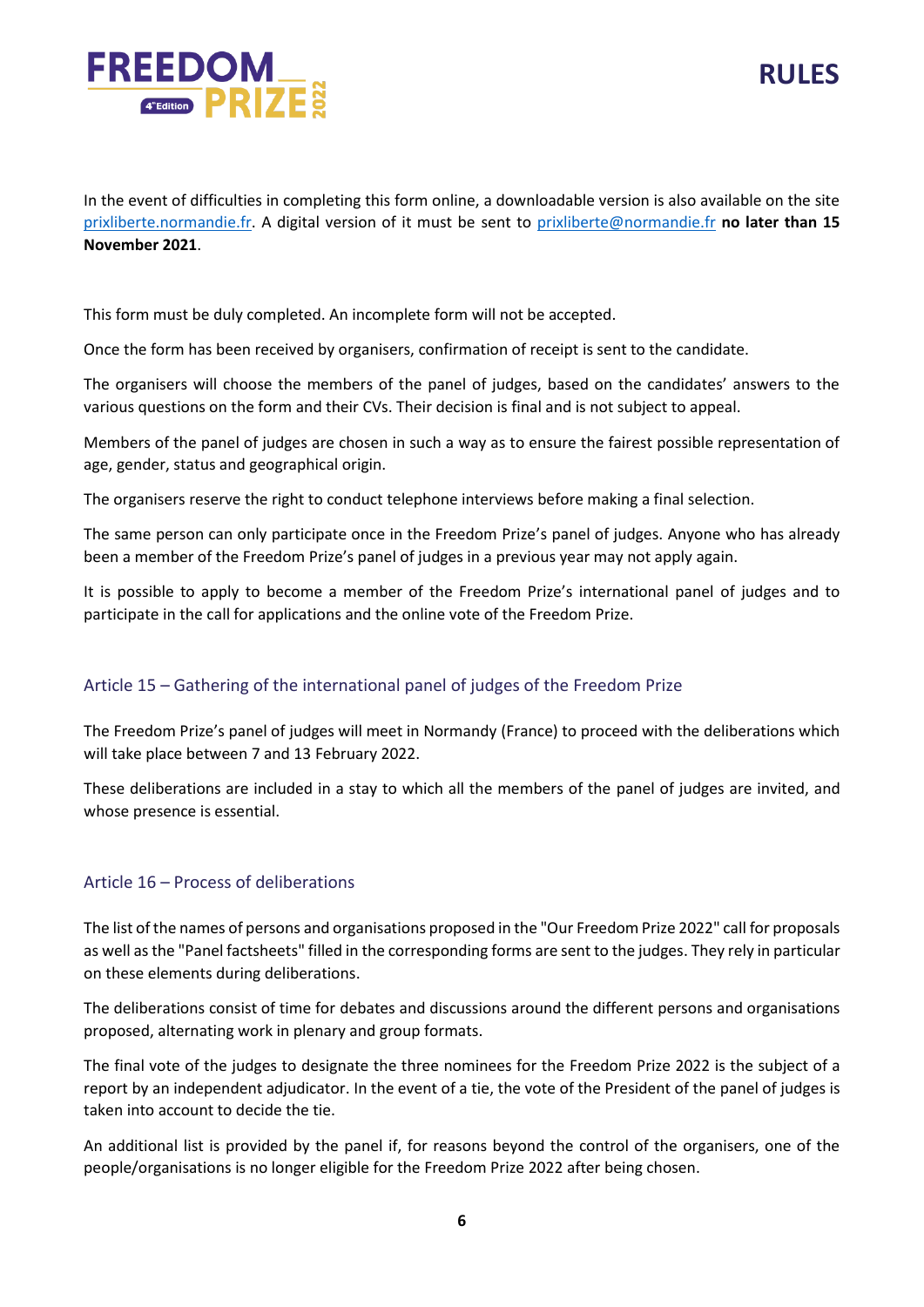

## **Identifying the laureate of the Freedom Prize 2022**

#### Article 17 – Procedure for naming the laureate

The laureate of the Freedom Prize is chosen by a vote featuring the three nominees chosen by the international panel of judges, in accordance with the terms defined in article 18.

## Article 18 – Organisation of the vote

The vote will be held from **15 March to 25 April 2022**. This is a digital vote, decided by online voting. It is open to young people aged 15 to 25 of any nationality on the platform which can be accessed via the site [prixliberte.normandie.fr,](https://normandiepourlapaix.fr/en/presentation-prize) open from 15 March at 0.01am until 25 April 2022 at 11.59pm (Paris time, France).

The voting procedure makes it possible to choose between the three nominees chosen by the panel of judges or to cast a blank vote.

It is only possible to vote once.

The result of the vote is confirmed by an independent adjudicator in the days following the vote's close.

The laureate is elected by simple majority of the votes cast.

#### Article 19 – Announcing the result

The result of the online vote is announced publicly no later than the day of the Freedom Prize 2022 award ceremony.

#### Article 20 – Prize money and the awarding of the Prize

The Freedom Prize includes prize money of €25,000 for the laureate.

Specific arrangements are made by the organisers in the event of exceptional circumstances which do not allow the prize to be awarded to the laureate.

The laureate of the Freedom Prize 2022 or a representative of the laureate will be invited to the award ceremony held in Normandy (France) in June 2022, as part of the Normandy World Peace Forum.

# **Legal notices**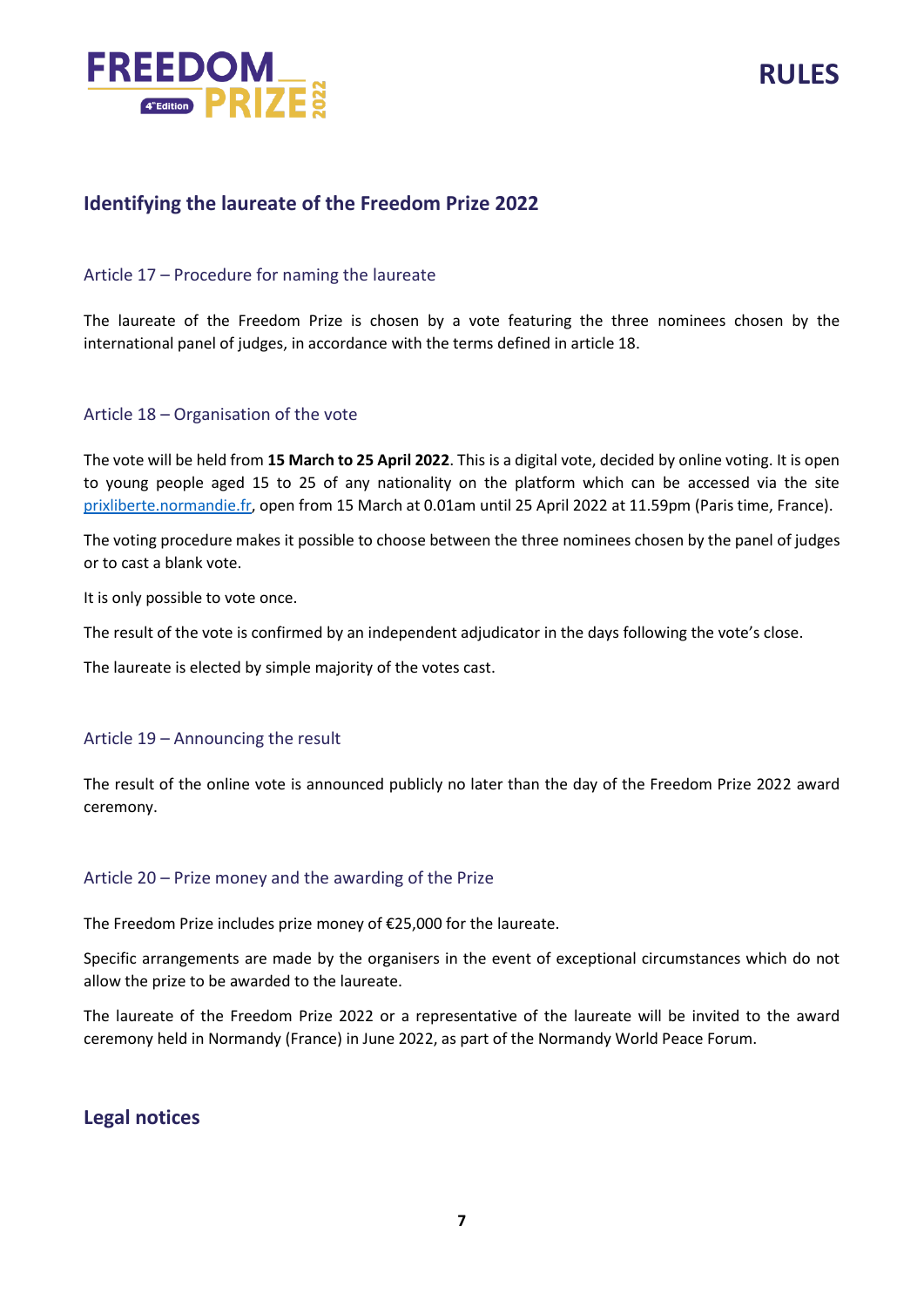

## Article 21 – Amendments to the rules

• Exceptional situations

The organisers reserve the right to modify, extend, postpone, shorten, suspend or cancel all or part of the Freedom Prize without notice if the circumstances so require and, in particular, in the event of exceptional situations or events beyond their control.

They cannot be held liable for this.

• Amendments to the current regulations

The organizers reserve the right to make modifications or amendments to the regulations of the current edition in the event of circumstances specific to the internal functioning of the Freedom Prize or if the evolution of the context in which it takes place requires it.

These modifications or amendments to the regulations cannot relate to the fundamental principles and the 4 step structure of the Freedom Prize and must in no case alter the educational dimension of the system.

## Article 22 – Protection of personal data

Personal data (surnames, first names, dates of birth, email and postal addresses, and telephone numbers) collected by the organisers are processed, with the consent of the individuals, in accordance with the French Data Protection Act of 6 January 1978 as amended, and with the European Data Protection Regulation of 27 April 2016.

- The call for proposals "Our Freedom Prize 2022" Collecting personal data makes it possible to ensure compliance with the conditions of participation (participants aged between 15 and 25, and naming an adult contact), to be able to contact the group while it is participating in the Freedom Prize, and to draw up a statistical overview on participation in this stage;
- The deliberations of the international panel for the Freedom Prize Collecting personal data allows us to verify compliance with the conditions of participation (panel members aged between 15 and 25 years), and to be able to contact the panel members or the persons to be contacted in the event of an emergency related to their participation in the Freedom Prize selection panel;
- The online vote

Collecting personal data helps to ensure compliance with the conditions of participation (voters aged between 15 and 25, a single vote per person) and to draw up a general statistical overview of participation in this stage;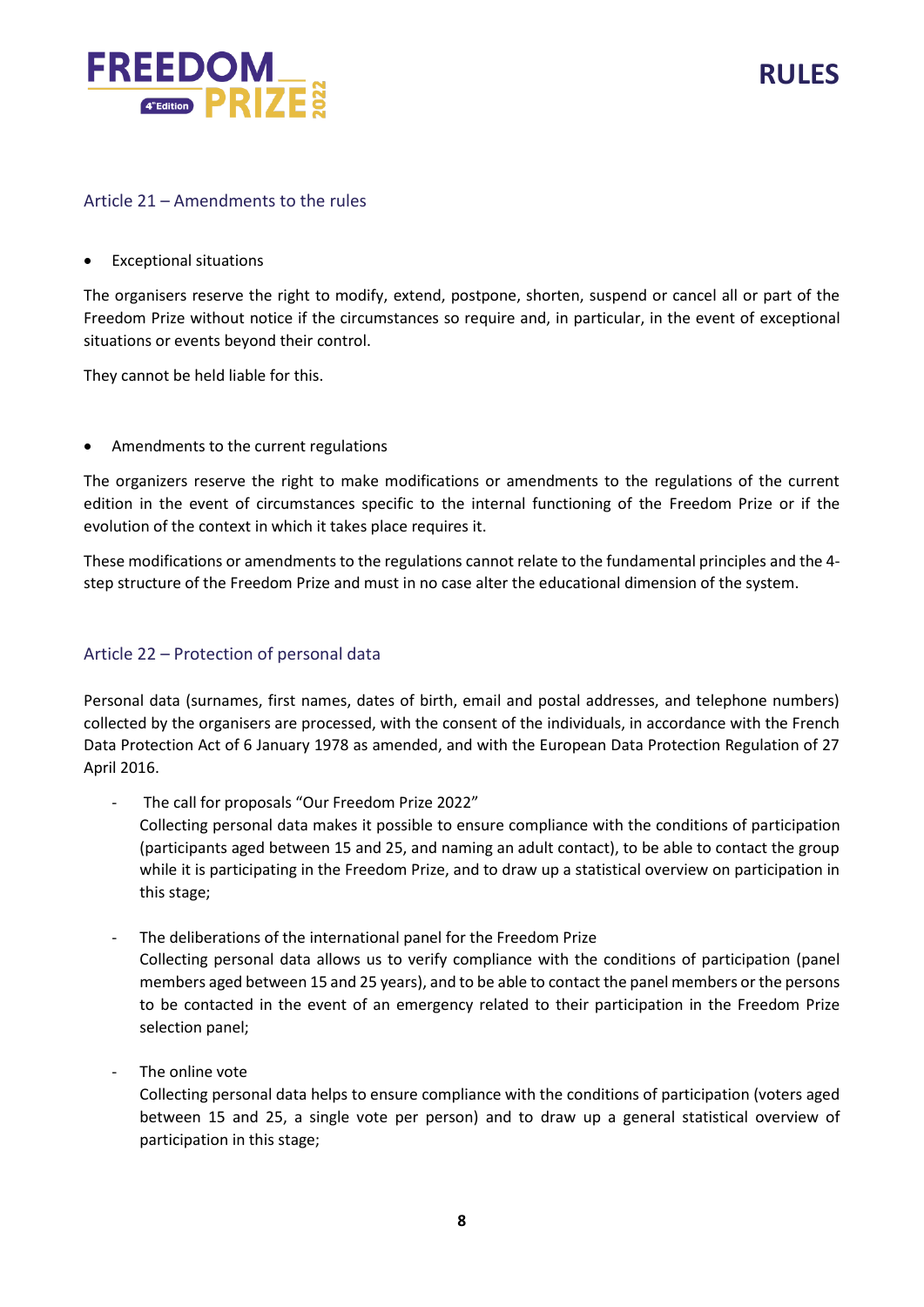

The young people and the people/organisations put forward have the right to access, rectify, delete and oppose the processing of data concerning them at any time. These rights may be exercised by contacting the data protection officer of the Normandy Region: [dpo@normandie.fr](mailto:dpo@normandie.fr)

The organizers may be required to communicate this data to the organization's partners and IT service providers of the Freedom Prize. Communication of these data will in no case lead to sales canvassing.

Data will be kept for one year after the end of the 2022 edition.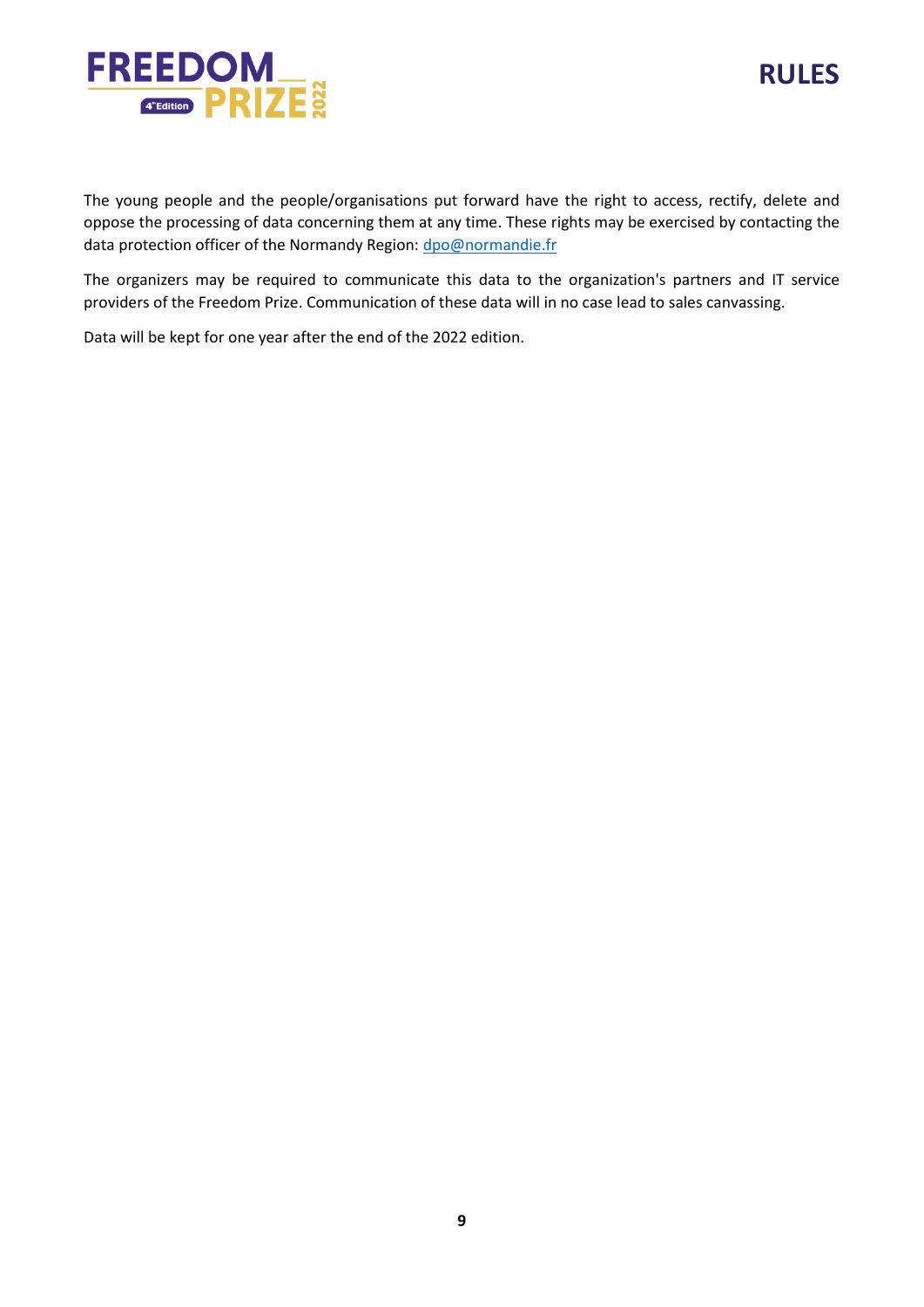

## **APPENDIX:**

Preamble and article 1 of chapter 1 of the Charter of the United Nations of 26 June 1945

*We, the people of the United Nations,* 

*determined to save succeeding generations from the scourge of war, which twice in our lifetime has brought untold sorrow to mankind,* 

*to reaffirm faith in fundamental human rights, in the dignity and worth of the human person, in the equal rights of men and women and of nations large and small,* 

*to establish conditions under which justice and respect for the obligations arising from treaties and other sources of international law can be maintained,* 

*to promote social progress and better standards of life in larger freedom,* 

*and for these ends* 

*to practice tolerance and live together in peace with one another as good neighbours,* 

*to unite our strength to maintain international peace and security,* 

*to ensure, by the acceptance of principles and the institution of methods, that armed force shall not be used, save in the common interest,* 

*to employ international machinery for the promotion of the economic and social advancement of all peoples,* 

*have resolved to combine our efforts to accomplish these aims.* 

*Accordingly, our respective Governments, through representatives assembled in the city of San Francisco, who have exhibited their full powers found to be in good and due form, have agreed to the present Charter of the United Nations and do hereby establish an international organisation to be known as the United Nations.* 

*Chapter 1:* 

*Purposes and principles* 

*Article 1 The purposes of the United Nations are:* 

*1.To maintain international peace and security, and to that end: to take effective collective measures for theprevention and removal of threats to the peace, and for the suppression of acts of aggression or otherbreaches of the peace, and to bring about by peaceful means, and in conformity with the principles of justiceand international law, adjustment or settlement of international disputes or situations which might lead to abreach of the peace;*

*2.To develop friendly relations among nations based on respect for the principle of equal rights and selfdetermination of peoples, and to take other appropriate measures to strengthen universal peace;*